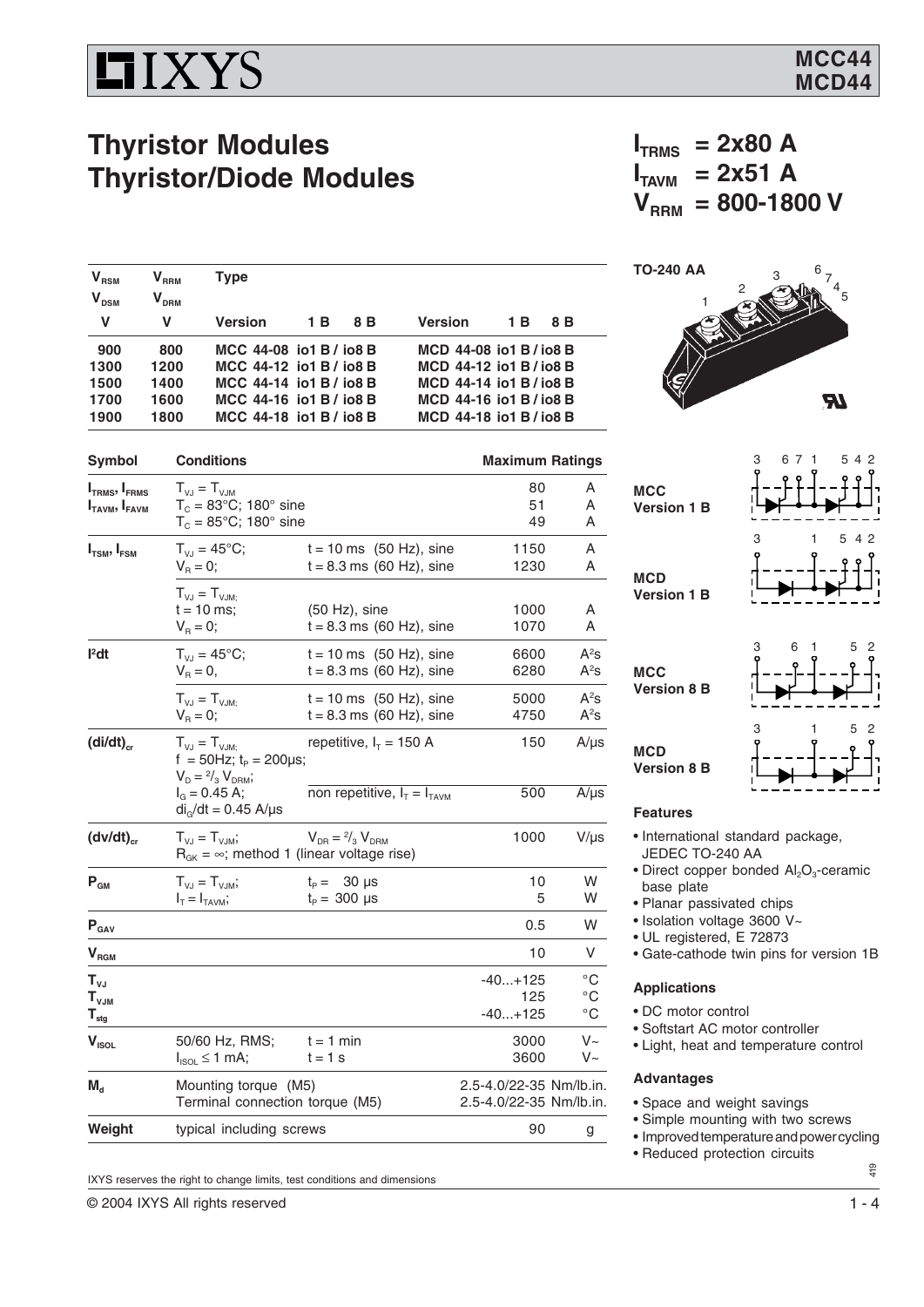## **LIXYS**

| Symbol                      | <b>Conditions</b>                                                                                                                   | <b>Characteristic Values</b> |                         |
|-----------------------------|-------------------------------------------------------------------------------------------------------------------------------------|------------------------------|-------------------------|
| $I_{RRM}$ , $I_{DRM}$       | $T_{V,1} = T_{V,1M}$ ; $V_B = V_{BBM}$ ; $V_D = V_{DBM}$                                                                            | 5                            | mA                      |
| $V_T, V_F$                  | $I_T$ , $I_F = 200$ A; $T_{VJ} = 25$ °C                                                                                             | 1.75                         | V                       |
| $V_{\tau_0}$                | For power-loss calculations only $(T_{v,j} = 125^{\circ}C)$                                                                         | 0.85                         | V                       |
| r <sub>T</sub>              |                                                                                                                                     | 5.3                          | $m\Omega$               |
| $V_{GT}$                    | $V_0 = 6 V$ :<br>$T_{V1} = 25^{\circ}C$<br>$T_{V,I} = -40^{\circ}C$                                                                 | 1.5<br>1.6                   | V<br>V                  |
| $I_{GT}$                    | $T_{V1} = 25^{\circ}C$<br>$V_p = 6 V;$<br>$T_{V1} = -40^{\circ}C$                                                                   | 100<br>200                   | mA<br>mA                |
| $V_{GD}$<br>l <sub>GD</sub> | $V_{D} = 2/3 V_{DPM}$<br>$T_{V1} = T_{V1M}$                                                                                         | 0.2<br>10                    | $\vee$<br>mA            |
| I,                          | $T_{V1}$ = 25°C; t <sub>p</sub> = 10 µs, $V_{D}$ = 6 V<br>$I_G = 0.45$ A; di <sub>G</sub> /dt = 0.45 A/µs                           | 450                          | mA                      |
| ı,                          | $T_{V_1}$ = 25°C; $V_p$ = 6 V; $R_{GK}$ = $\infty$                                                                                  | 200                          | mA                      |
| $t_{\text{gd}}$             | $T_{V1} = 25^{\circ}C$ ; $V_D = 1/2$ $V_{DBM}$<br>$I_{G} = 0.45$ A; di <sub>G</sub> /dt = 0.45 A/µs                                 | 2                            | μs                      |
| $t_{\rm q}$                 | $T_{VJ} = T_{VJM}$ ; $I_T = 120$ A, $t_P = 200$ µs; -di/dt = 10 A/µs<br>$V_B$ = 100 V; dv/dt = 20 V/µs; $V_D = \frac{2}{3} V_{DBM}$ | 150<br>typ.                  | μs                      |
| $Q_{\rm s}$<br>$I_{\rm RM}$ | $T_{V,I} = T_{V,IM}$ ; $I_T/I_F = 50$ A, -di/dt = 0.64 A/µs                                                                         | 90<br>11                     | μC<br>A                 |
| $\mathbf{R}_{\text{thJC}}$  | per thyristor/diode; DC current<br>other values<br>per module                                                                       | 0.53<br>0.265                | <b>K/W</b><br><b>KW</b> |
| $R_{thJK}$                  | per thyristor/diode; DC current<br>see Fig. 8/9<br>per module                                                                       | 0.73<br>0.365                | <b>KW</b><br>K/W        |
| $d_{s}$<br>$d_{A}$          | Creepage distance on surface<br>Strike distance through air                                                                         | 12.7<br>9.6                  | mm<br>mm                |
| а                           | Maximum allowable acceleration                                                                                                      | 50                           | m/s <sup>2</sup>        |

Keyed gate/cathode twin plugs with wire length = 350 mm, gate = yellow, cathode = red Type **ZY 200L** (L = Left for pin pair 4/5) UL 758, style 1385,<br>Type **ZY 200R** (R = right for pin pair 6/7) CSA class 5851, guide 460-1-1



Fig. 1 Gate trigger characteristics



Fig. 2 Gate trigger delay time

**Dimensions in mm (1 mm = 0.0394")**

Type **ZY 200R**  $(R = right for pin pair  $6/7$ )$ 

#### **MCC/MCD Version 1 B MCC Version 8 B MCD Version 8 B**







IXYS reserves the right to change limits, test conditions and dimensions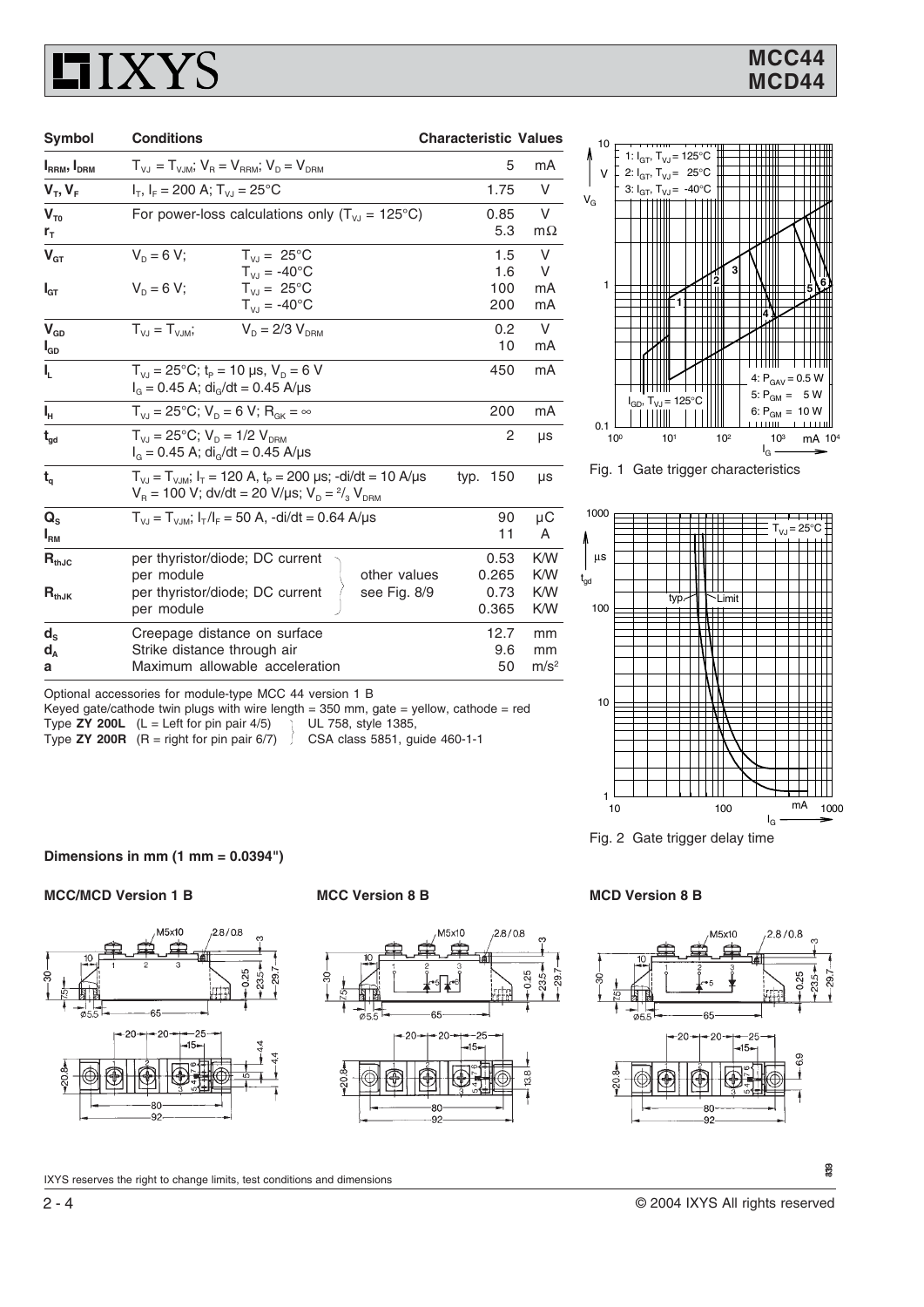





Fig. 4 ∫i 2





Fig. 5 Power dissipation versus onstate current and ambient temperature (per thyristor or diode)



Fig. 6 Three phase rectifier bridge: Power dissipation versus direct output current and ambient temperature



l,

419

© 2004 IXYS All rights reserved 3 - 4